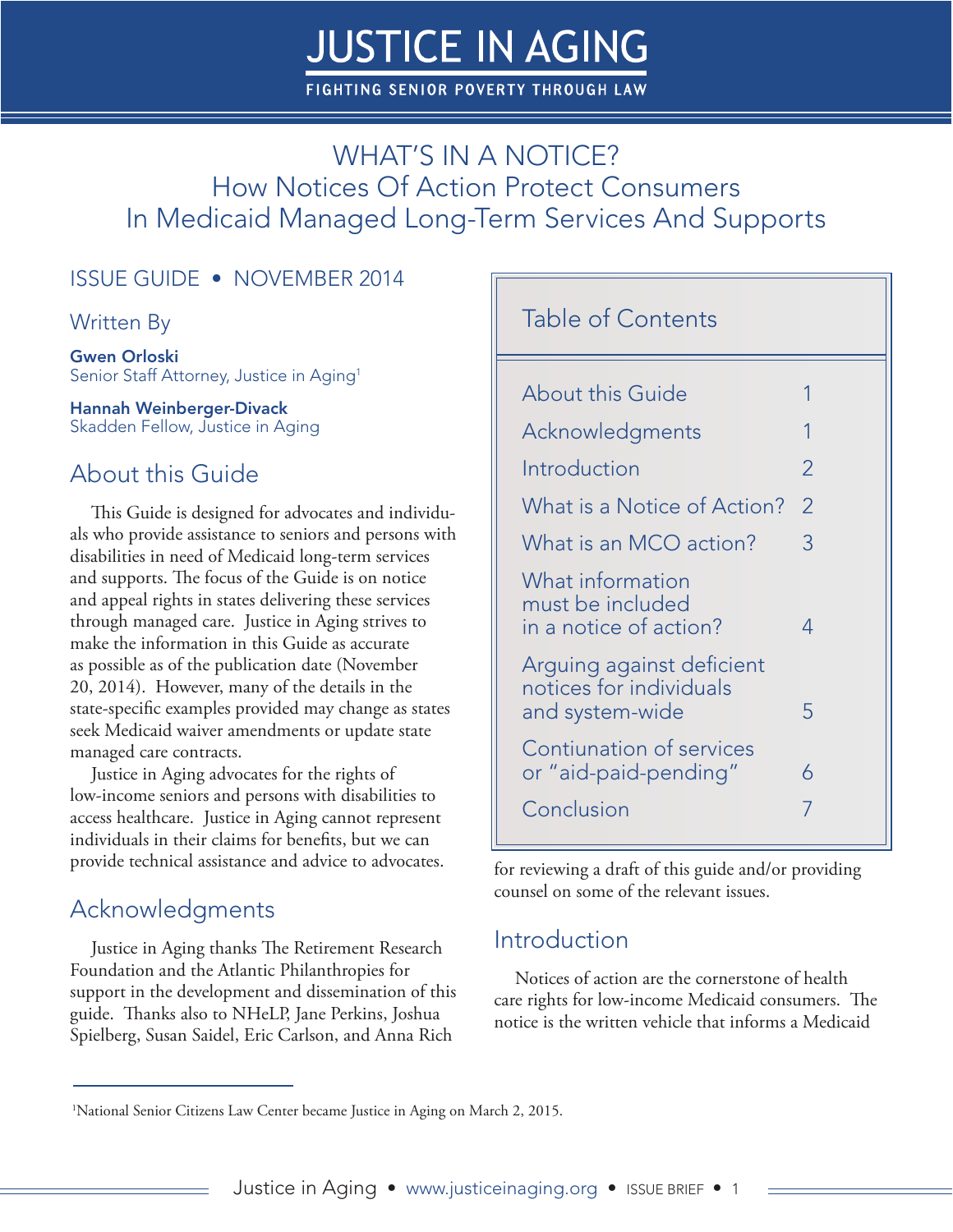applicant or recipient of her constitutionally protected right to challenge a decision regarding crucial Medicaid services, and explains how to exercise that right. While "old" problems with the contents and timing of notices of action continue, new problems are arising as many states shift delivery of Medicaid long-term services and supports (LTSS) to managed care organizations (MCOs).2 Concepts of protected property interests and procedural due process rights may be foreign to MCOs accustomed to measuring out services through utilization management and prior authorization criteria. To limit problems, states should require MCOs to use standardized notices of action that provide clear and complete information, do not overwhelm the reader, and empower Medicaid consumers to contest improper MCO actions. If an MCO has used a deficient notice, consumers or their representatives should cite the notice's inadequacy as grounds for restoring services.

This brief provides background information on notices of action, including an explanation of what type of MCO behavior constitutes an action that gives rise to due process protections. The brief describes the information that must be included in each notice of action. It also discusses continuation of services or aidpaid-pending in the managed LTSS (MLTSS) context. Practice tips based upon recent experiences in Kansas, Florida, and New Jersey as those states transitioned to MLTSS are included on issues of individual and systemic advocacy.

The brief's appendices include background information on: long-term services and supports; managed care; state fair hearings; MCO appeals, grievances and complaints; regulatory definitions of *"action;"* and language access requirements.

#### What is a Notice of Action?

A notice of action is a written notification provided to Medicaid applicants or recipients (referred to as Medicaid consumers in this brief) whenever there is

### ADVOCATES' LIBRARY OF MCO CONTRACTS

Justice in Aging has developed the on-line Advocate's Library: State Practices in Managed Long Term Services and Supports. The Library provides a summary of relevant contract provisions by topic, along with a page number citation for each cited provision. While not exhaustive of all state MLTSS contracts, the library includes provisions governing notices and appeals in MCO contracts from Arizona, Florida, Kansas, Tennessee, and Wisconsin.

The Library is available here: http://nsclcarchives.org/index.php/ltss-contracts-index-appeals-notices.

a decision, called an action, affecting their Medicaid benefits.3 The written notice of action is part of the larger set of procedural due process protections afforded Medicaid consumers by the U.S. Constitution, the Supreme Court decision in *Goldberg v. Kelly,* the Medicaid Act, federal regulations, and a large body of federal and state case law. $4$ 

(In addition to the right to written notice, Medicaid consumers also have rights to a hearing before an impartial decision-maker; continuation of services pending a final decision, in most circumstances; review of the case file prior to and during a hearing; and the ability to present evidence and to cross-examine witnesses.) In managed care, these foundational rights often are supplemented by details provided by the contracts between the states and MCOs. However, state Medicaid agencies retain responsibility for ensuring that Medicaid programs operate in a manner fully consistent with constitutional and statutory due process requirements.

PRACTICE TIP: MCO contracts may include terms that are more beneficial to consumers than the

<sup>&</sup>lt;sup>2</sup> See Appendix A for further information on the basics of managed long-term services and supports.

 $3$  An action is sometimes referred to as an "adverse action," but the term "adverse" can be misleading, especially in the managed care context. For example, a consumer's service plan may not be seen as "adverse," but it is appealable to the extent that the plan does not include all of the services or types of services requested by the consumer.

<sup>&</sup>lt;sup>4</sup> Goldberg v. Kelly, 397 U.S. 254 (1970) (Due Process Clause of the U.S. Constitution requiring, prior to termination of welfare benefits, that consumer be provided with effective notice and evidentiary hearing before impartial decision-maker). See also the Medicaid Act, 42 U.S.C. §1396a(a)(3).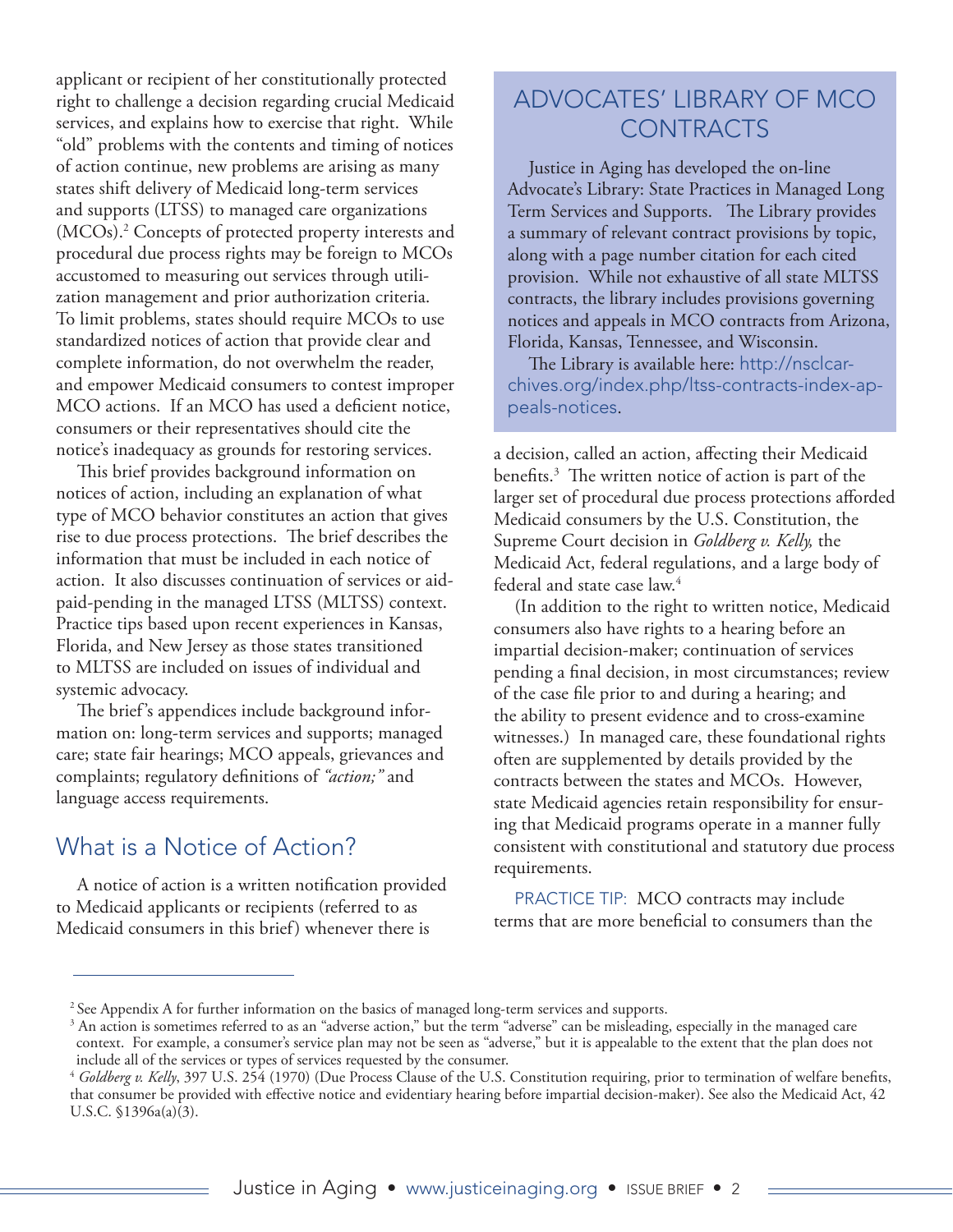bare federal regulations. For example, according to the New Jersey MCO contract, when a consumer files a timely internal MCO appeal of previously authorized services, the benefits will be extended during the appeal process; the consumer does not need to separately request continuation of services. By contrast, under the relevant federal regulation, 42 C.F.R. § 438.420(b)(5), an enrollee must request extension of the benefits.<sup>5</sup>

### What is an MCO action?

As states move their Medicaid LTSS programs from fee-for-service payment to managed care, confusion is arising over what kinds of MCO decisions or behavior constitute actions that trigger due process rights. In particular, states, MCOs, consumers and advocates – and even legislators – have trouble parsing out the difference between MCO actions (which give rise to constitutionally protected MCO appeal and fair hearing rights) and MCO conduct that is something other than action. Consumer challenges to these less-than-actions are generally referred to as grievances or complaints.<sup>6</sup>

For consumers and consumer advocates, one important rule of thumb is that an MCO has taken an action when an MCO decision or behavior negatively impacts the consumer's eligibility, services, or access to services; even authorizations for fewer hours of services than what the consumer believes is required by her care needs may constitute MCO action. This action triggers the consumer's right to receive a written, timely, and constitutionally adequate notice of action as well as access to the full appeals process, including an internal MCO appeal and/or state fair hearing.

Federal regulations define action in two different sets of rules: Subpart E of 42 C.F.R. Part 431 applies generally to *all* Medicaid fair hearings, and Subpart F of 42 C.F.R. Part 438 applies solely to consumer

claims in Medicaid managed care systems.7 Here are some real-life examples of MCO activities that, under the regulations, are considered actions:

- Thomas is a newly eligible Medicaid beneficiary under his state's Medicaid home and community-based services (HCBS) managed care system. He needs assistance with dressing in the morning, help with household chores, shopping and cooking throughout the day, and assistance getting ready for and into bed at night. His best estimate is that he needs 40 hours of personal care assistance each week to live safely in his own home. After meeting with an MCO nurse who performs an assessment, he receives a letter in the mail informing him that his MCO will only authorize 10 hours of personal care assistance. *This limited authorization of a requested service is considered an action.*
- Maribeth for many years has been on her state's HCBS waiver for individuals with physical disabilities. She has complex medical needs, including tracheotomy care. Her service plan has included eight hours a day of private duty nursing, a necessity during the nighttime hours to keep her airways free while sleeping. Recently, her state transitioned to managed care; soon after, she received a visit from her new MCO nurse. The nurse explained that Maribeth did not meet national standards for private duty nursing and, soon thereafter, a letter came in the mail informing her that her private duty nursing hours were being terminated. The MCO did not offer Maribeth any other services or supports to replace those lost. *This termination of a previously authorized service is considered an action.*

<sup>&</sup>lt;sup>5</sup> See Contract Between State of New Jersey Department Of Human Services Division Of Medical Assistance And Health Services And Contractor 74 art. 4.6.4(C)(6) (2014), http://www.state.nj.us/humanservices/dmahs/info/resources/care/hmo-contract.pdf. [hereinafter NJ Contract].

<sup>6</sup> See Appendix B for additional information on grievances and complaints, and Appendix C for additional information on appeals and fair hearings.

<sup>7</sup> This brief's Appendix D provides a side-by-side comparison of these subparts from sections 431 and 438.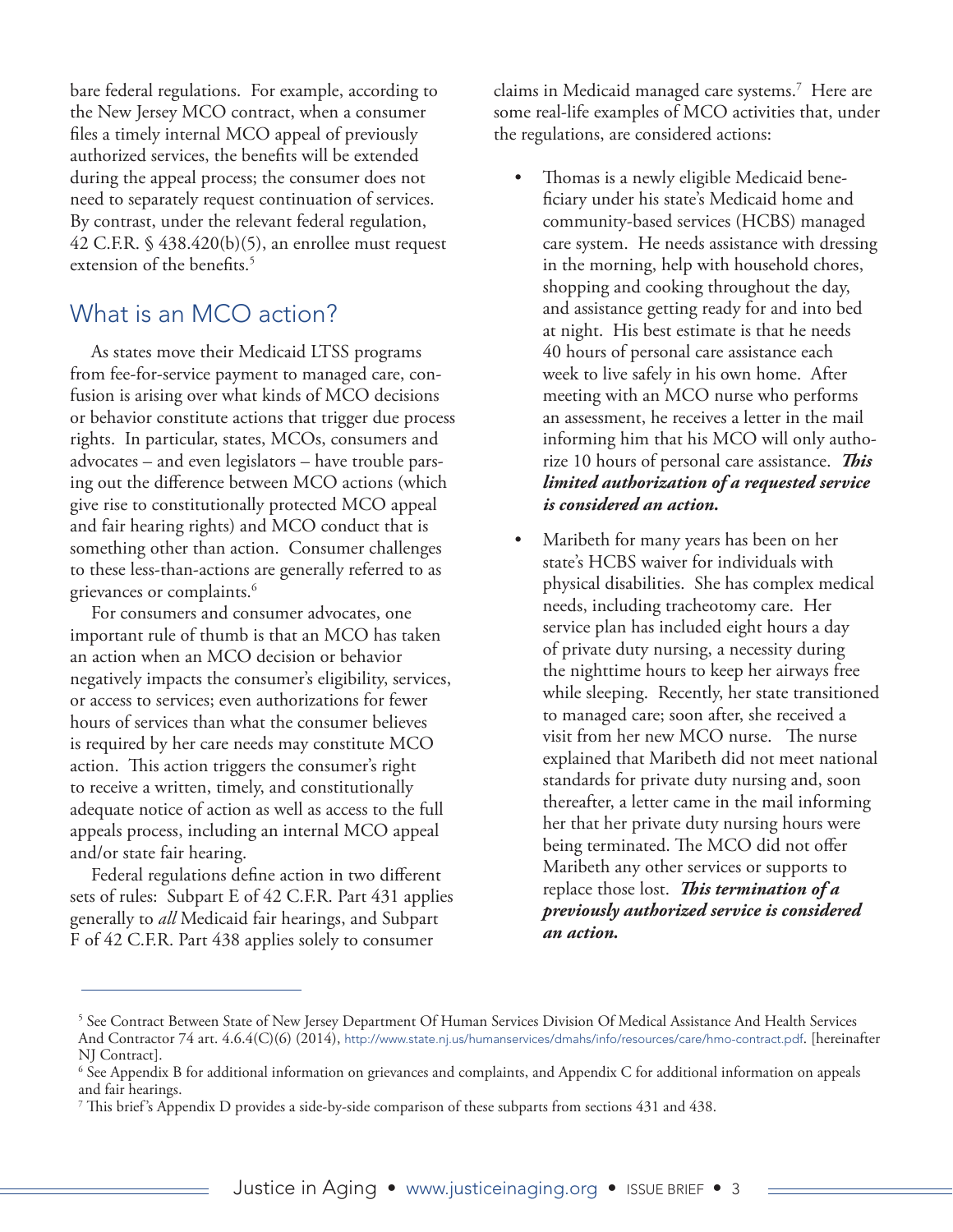# Service Plans and Notices of Action

Medicaid MLTSS consumers receive services and supports in accordance with their service plan or plan of care. The plan must be developed during a person-centered planning process that is led, to the extent possible, by the consumer, but also includes a case manager as well as other people chosen by the consumer.<sup>A</sup>

PRACTICE TIP: Check your state's MCO contract for consumer protections regarding a person-centered service planning process and limitations on utilization management. Utilization management (including prior authorization) is the process by which an MCO is supposed to ensure that a participant receives medically or clinically appropriate or necessary services; it is not meant to merely limit or restrict care. In accord, for example, the New Jersey MCO contract specially states that an MCO "shall not deny benefits to require [consumers] to go through the appeal process in an effort to forestall and reduce needed benefits," but "shall provide all medically necessary services. If a dispute arises concerning the provision of a service or the level of service, the service, if initiated, shall be continued until the issue is resolved."B

Due process protections require that an MCO provide written notice and appeal/fair hearing rights whenever an MCO denies, reduces, terminates, suspends, or limits authorization of requested services, including the type or level of service. Advocates are justified in arguing, then, that every service plan or plan of care (whether an initial plan, revised plan, or yearly redetermination) must include a notice of action informing the MLTSS consumer of her right to appeal the entire plan, or any part of the plan (e.g., personal care assistant hours) that is less than what was requested or could have been requested.

For example, the New Jersey contract requires that MCOs ensure that MLTSS consumers "are clearly informed about their right to appeal decisions about plans of care, eligibility determination and service delivery."C The contract also requires that plans of care include documentation of consumer's agreement or disagreement with a list of statements that include "I agree with the plan of care," "I had the freedom to choose the services in the plan of care," and "I had the freedom to choose the providers of my services based on available providers."D Due process requires that consumers who disagree with these statements be afforded notice and appeal rights.

A 79 Fed. Reg. 2948 (Jan. 16, 2014). For more information on the service planning requirements set forth in the new HCBS rule, see NSCLC "Just Like Home: An Advocate's Guide to Consumer Rights in Medicaid HCBS," (May 2014), http://www.justiceinaging.org/wp-content/uploads/2014/Advocates-Guide-HCBS-Just-Like-Home-05.06.14.pdf and "Conflict Free Case Management: Themes in States Working to Implement New Systems," (October 2014), http:// www.justiceinaging.org/wp-content/uploads/2014/10/Conflict-Free-Case-Management-Issue-Brief.pdf. B See NJ Contract, 68 art. 4.6.4(A)(1).

 $C$  See NJ Contract, 13 art. 9.5.1(C)(3).

 $D$  See NJ Contract, 26 art. 9.6.3(G).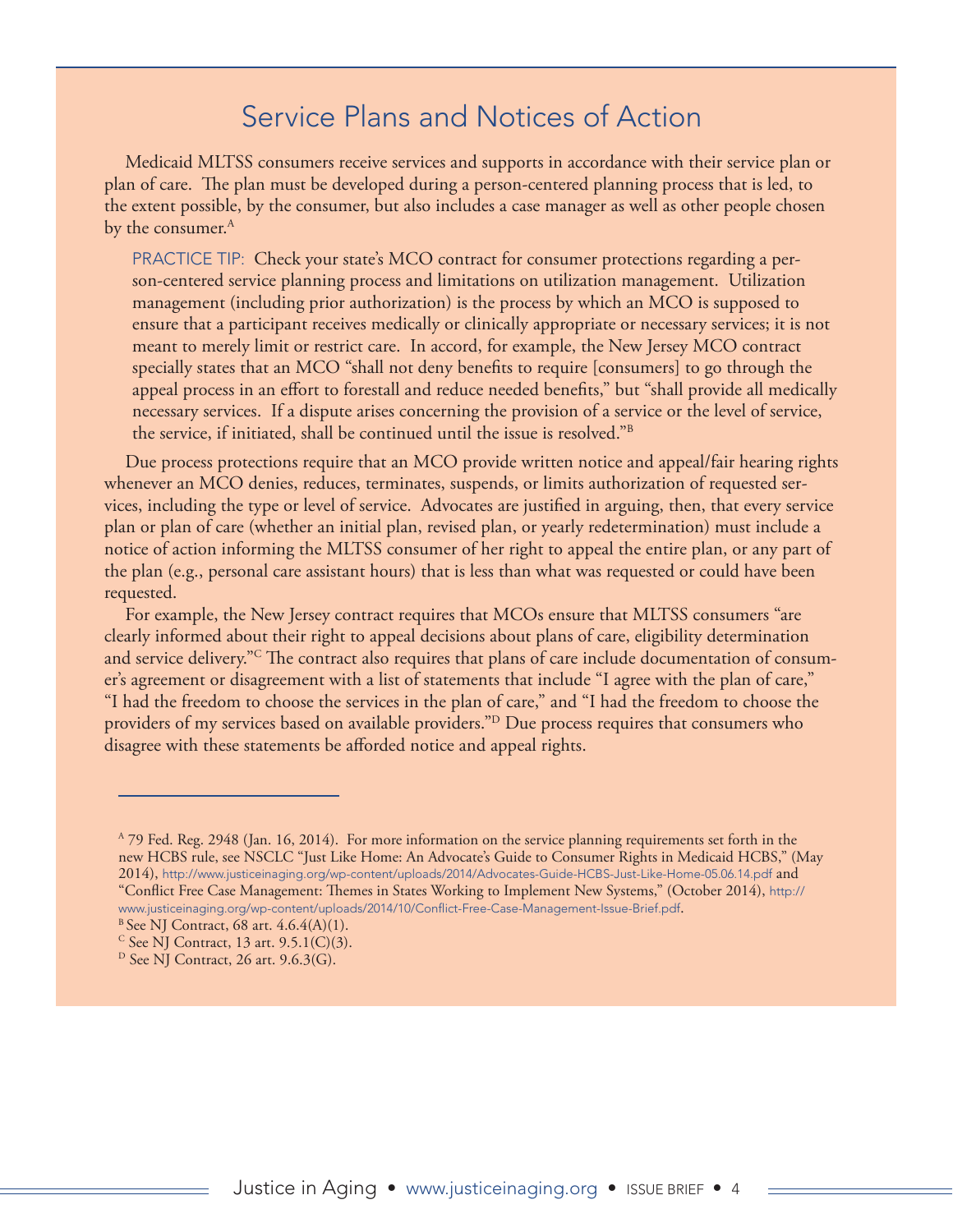• Philip has advanced dementia and lives in a nursing home. With his wife's help, Philip was screened for HCBS services through his state's managed care demonstration waiver and, at a service planning meeting, was told he soon could return home with appropriate services. A key aspect of the plan was that Philip would attend an adult day program five days a week, which would allow his wife to keep working. Then, weeks and weeks went by. His wife's voice messages to Philip's MCO case manager went unanswered. Finally, after consulting with an MLTSS advocate, Philip's wife requested a fair hearing from the state Medicaid agency. Soon thereafter, Philip received a notice *denying the adult day services altogether. Both the failure to provide services in a timely manner, and the denial of a type of requested service, are considered actions.*

In all of these situations, the MCO has taken an action that requires the MCO to provide the consumer with a timely written notice of action.8 The notice is the mechanism by which a consumer is informed of the MCO's decision and the reason for that decision, and receives the information needed to request review of the decision.

PRACTICE TIP: A Medicaid consumer's right to an MCO appeal or state fair hearing does not depend on receiving a notice of action from the MCO. For example, one type of appealable action is the failure by the MCO to provide services in a timely manner, as defined by the state.<sup>9</sup> In this scenario, there may not be a notice of action, but the right to challenge the action applies regardless.

### What information must be included in a notice of action?

Due process requires states and MCOs to include a great deal of information in notices of action. Also, written notice must use easily understood language and formats, keeping in mind the circumstances of those receiving the notices, and be translated into prevalent non-English languages.10

All of these requirements are crucial if due process protections are to be meaningful for consumers. If written notice is incomplete, unclear, or not understandable, there is a real risk that Medicaid consumers will not appreciate the importance of notices and may miss the opportunity to challenge harmful MCO action.

Federal regulations specify the information that must be provided in a written notice of action.<sup>11</sup> Under the regulatory scheme, Medicaid managed care notices must contain:

- An **explanation of the action** the MCO has taken or intends to take
- The **reasons** for the action
- The specific **regulations** that support the action<sup>12</sup>
- Infromation about the right to an internal MCO **appeal**
- Information about the right to request a state **fair hearing**, subject to possible exhaustion of MCO internal appeal rights
- The **procedures** for exercising these rights, including timeframes during which the consumer must take action
- The circumstances under which an **expedited appeal** is available
- Information about the right to **continuation of benefits,** instructions on how to request

11 42 C.F.R. §§ 431.210, 438.404.

<sup>8</sup> 42 C.F.R. § 438.404(c) sets the timeframes within which an MCO must mail the notice. See also 42 C.F.R. § 431.211.

<sup>9</sup> 42 C.F.R. § 438.404 (c) (5).

<sup>10 42</sup> C.F.R. §§ 438.10(c), (d), 438.404(a). See Appendix E for more information about language access requirements.

 $12$  Note that this requirement is only found in 42 C.F.R. Part 431, Subpart E, and not in the managed care regulations of Part 438. 42 C.F.R. § 431.210(c) provides that the notice must list the specific regulations that support the action, or the change in federal or state law that requires the action.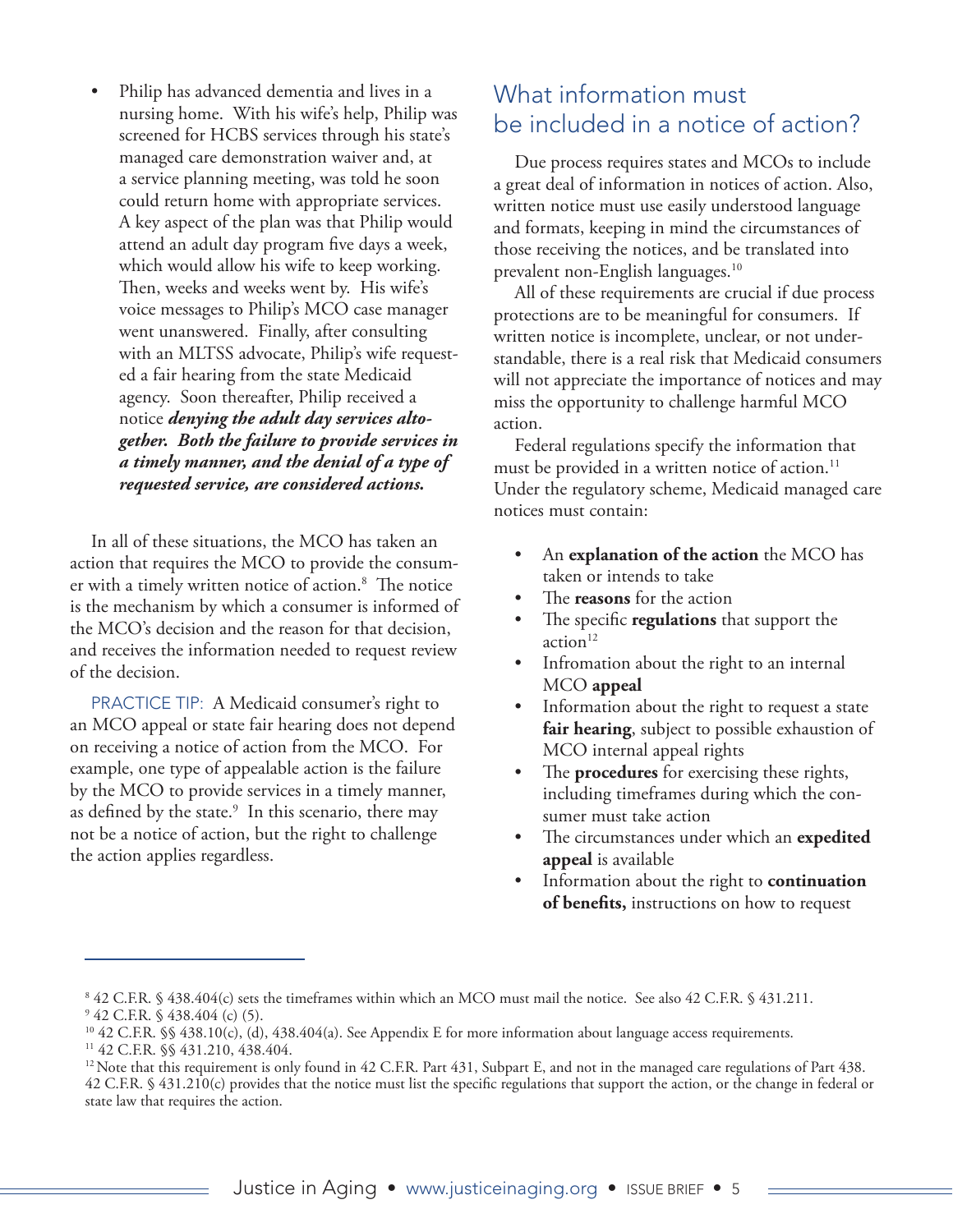continued benefits, and any potential obligation to re-pay.

PRACTICE TIP: Where the state does not require the MLTSS participant to exhaust MCO appeal rights first, a state hearing may be requested instead of a plan appeal, at the same time as a plan appeal, or after a plan appeal. The notice should make that clear. The standardized Kansas notice of action uses this language: "You or your representative can ask [MCO name] to review its decision by asking for an appeal. . .This is called an "[MCO name] appeal". . .You may also ask for a State Fair Hearing instead of an [MCO name] appeal or at the same time." The notice goes on to explain how a consumer may request an appeal, a hearing, or both. Consult with Medicaid experts in your state about the pros and cons of filing simultaneous plan and state fair hearing appeals.13

### Arguing against deficient notices for individuals and system-wide

An important concern in MLTSS is whether the notice includes a copy of any assessment used by the MCO to determine the consumer's eligibility for services, or scope of need. Generally, MCOs use assessment tools that "score" the applicant or participant, using some kind of algorithm and point system, on her functional ability to perform activities of daily living (ADLs) and instrumental activities of daily living  $(IAD Ls).<sup>14</sup>$  The assessment tool may also look at the person's informal supports, including the availability and ability of family or friends to provide assistance, and other resources for assistance available

in the community. The points or score may then be used to determine eligibility for a particular service or the amount of services (such as hours of personal care assistance) that an individual is eligible to receive.<sup>15</sup> Clearly, there is a direct connection between the assessment tool results and the service plan (including but not limited to specific service authorizations) developed for each MLTSS consumer.<sup>16</sup>

Federal and state case law can help Medicaid consumers and their legal representatives advocate for access to this information – both on a systemic level (e.g., that the contract require that this information be provided with every service plan and notice of action) and on an individual appeal or fair hearing level (e.g., through access to the case file, before and during an appeal or hearing). Here are several suggestions:

- A notice of action must provide a Medicaid consumer with a **detailed individualized explanation** of the reason(s) for the action being taken, in terms that are **comprehensible to the consumer**. Where the action involves the calculation of income or resources, the notice must include or attach the **specific calculations used to reach the decision**. Specific financial calculations are analogous to specific "scoring" on service assessment tools.<sup>17</sup>
- One way to meet the constitutional requirement that a notice detail the reasons for a proposed action is the **inclusion of the actual assessment tool**, including assumptions about alternative resources or supports, with the notice of action. Since the assessment tool is normally the basis upon which a service plan

<sup>&</sup>lt;sup>13</sup> For information about the MLTSS in California, for instance, consult Justice in Aging's "Advocates Guide to the CCI" 40-41 (June 2014), http://www.justiceinaging.org/wp-content/uploads/2014/06/PDF-FINAL-CCI-Guide-Version-3-06.27.14. pdf.

<sup>&</sup>lt;sup>14</sup> While each state may define ADLs and IADLs somewhat differently, ADLs generally refer to personal activities like bathing, getting dressed, eating, toileting, and mobility. IADLs generally refer to activities that help a person live independently, like managing medications, the ability to use transportation, housework, laundry, shopping, and preparing meals.

<sup>&</sup>lt;sup>15</sup> Assessment tools are also used to determine Medicaid functional eligibility based on meeting a level of care.

<sup>&</sup>lt;sup>16</sup> MCOs often use the term "prior authorization" rather than service authorization. Advocates may want to review the provisions of the state MCO contract pertaining to utilization management and prior authorization. Prior authorization may be required for many LTSS services such as personal care assistance services and private duty nursing, and is sometimes used by MCOs to justify cuts in services.

<sup>17</sup> *Ortiz v. Eichler*, 794 F. 2d 889, 893-94 (3rd. Cir. 1986).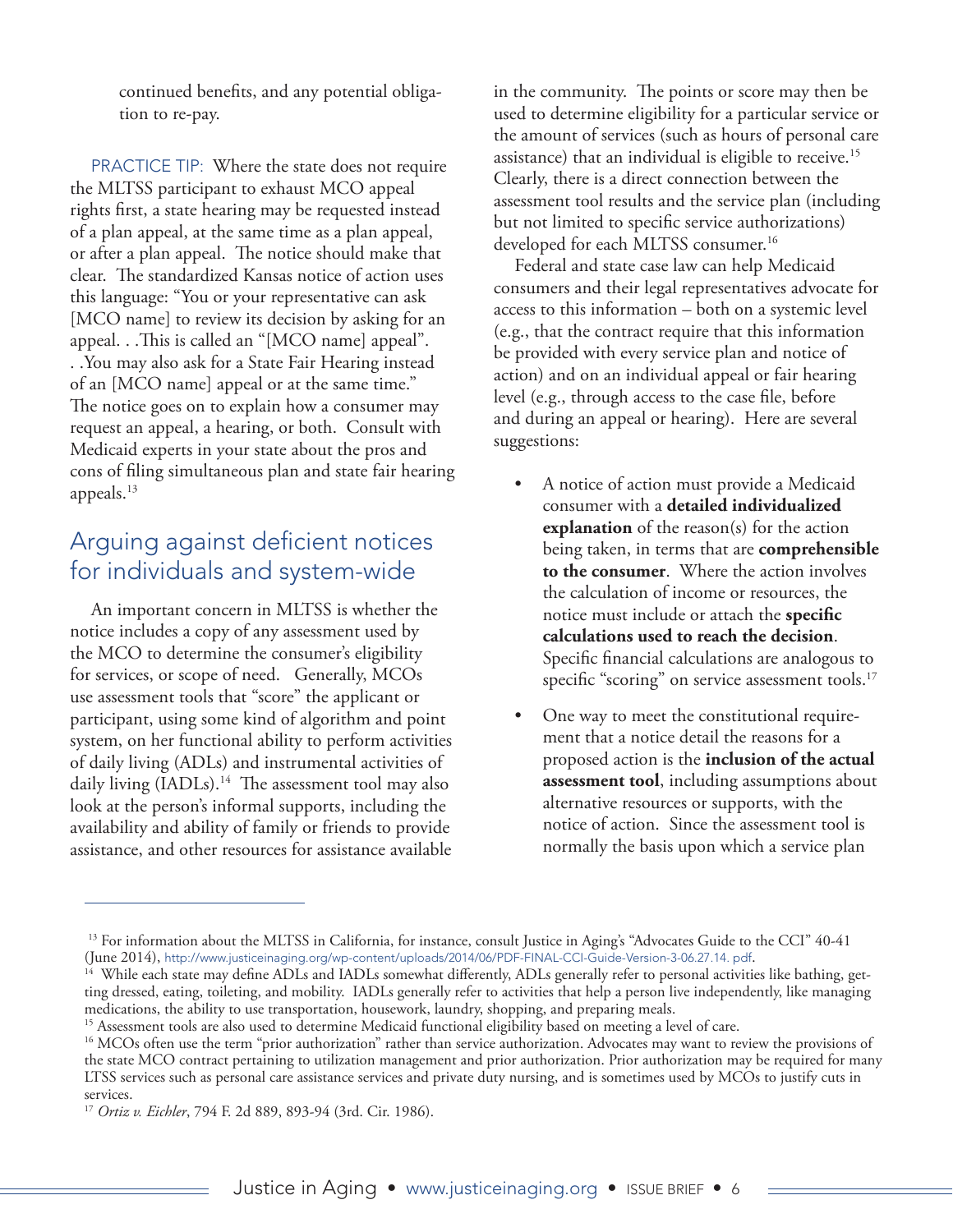is developed, it is arguably the critical document in translating the raw information provided by the consumer into MCO-authorized hours and services. If the assessment tool is not included, the MCO in the notice must otherwise adequately explain and detail the basis for a decision to deny, limit, reduce, or terminate services based on the assessment results.<sup>18</sup> Some states, like New Jersey, require that MCOs provide copies of the pertinent assessment with each notice of action.

- Where an MLTSS consumer is already receiving services and the MCO seeks to reduce or terminate previously authorized services, the notice of action must include an **explanation of the change in the MLTSS consumer's physical or functional capabilities** since the last eligibility or service plan determination. Courts have concluded that, if an individual has once been determined to be eligible for social service benefits, due process prevents a termination (or reduction) of those benefits **absent a demonstration of change in circumstances**, or other good cause. Due process of law demands that MCOs are bound by previous pre-managed care assessments, except where they have proof of changed circumstances and that change is adequately detailed in the notice.<sup>19</sup>
- A notice of action that **does not substantially comply** with federal and state requirements cannot provide the basis for the deprivation of Medicaid benefits, including MLTSS. In other

words, if the MCO or state gets the notice wrong – for example, fails to include details like the regulation upon which the action is based – the MCO may not terminate, suspend or reduce services **until an effective notice is served**. 20

### Contiunation of services or "aid-paid-pending"

An MLTSS beneficiary has the right, rooted in *Goldberg v. Kelly*, to continuation of services, also called "aid-paid-pending," until a decision is rendered in her appeal or fair hearing, if she requests the extension of benefits in a timely manner.<sup>21</sup> An explanation of the circumstances under which Medicaid MLTSS are continued, including information on how to request continued benefits and any potential obligation to re-pay, must be included in the notice of action.

 Continuation of services has been an area of difficulty in managed LTSS. In New Jersey, personal care assistant (PCA) services transitioned to managed care within fee-for-service HCBS waivers in 2011, before the entire LTSS system transitioned to MLTSS in 2014. Perhaps because the MCOs were unfamiliar with the Medicaid concept of continuation of services, some Medicaid consumers found themselves cut off from services after the initial MCO re-assessment for PCA services, without any due process protections including the ability to request continuation of services. In other cases, the MCO cut services during the pendency of an MCO appeal or state fair hearing, relying on the fact that the period of prior authorization had expired.<sup>22</sup> In many cases, the consumers facing those sudden cuts

<sup>&</sup>lt;sup>18</sup> *Baker v. Alaska*, 191 P. 3d 1005, 1010-1011 (Alaska 2008) "The obvious challenge for any court applying Goldberg is to determine what level of detail is required. . . . Where the recipient has a 'brutal need' for the benefit at issue . . . courts have traditionally required that agencies go to great lengths–incurring higher costs and accepting inconvenience–to reduce the risk of error. Recipients of PCA services are arguably as dependent on their benefits as are welfare recipients, without them, they may be unable to do things as basic as bathing, preparing a meal or using the toilet. . . . It follows that the agency should be required to make every reasonable effort to reduce the risk of erroneously depriving PCA services recipients of their benefits. In this context of notice, such effort might amount to erring on the side of providing too much detail respecting the basis for the agency's decision rather than too little." <sup>19</sup> Weaver v. Colorada Dept. of Social Services. 791 P. 2d 1230, 1234 (Colo. Ct. App. 1990). For more information, see the National

Health Law Program's fact sheet, ""Q & A: The Burden of Proof in Administrative Hearings" (July 1, 2011), available online at http:// www.healthlaw. org/publications/qa-burden-of-proof-in-administrative-hearings#.VFA3QhaiFyU. <sup>20</sup> Id. at 1233.

<sup>21 42</sup> C.F.R. §§ 431.230, 438.420.

<sup>&</sup>lt;sup>22</sup> Language in the federal Medicare MCO regulations has been interpreted by MCOs to not require continuation of benefits if the "original period covered by the original authorization has … expired." 42 C.F.R. § 438.420(b)(4). These regulations do not, and cannot, take away Medicaid beneficiaries' due process rights. While federal advocacy around this issue continues, please note that state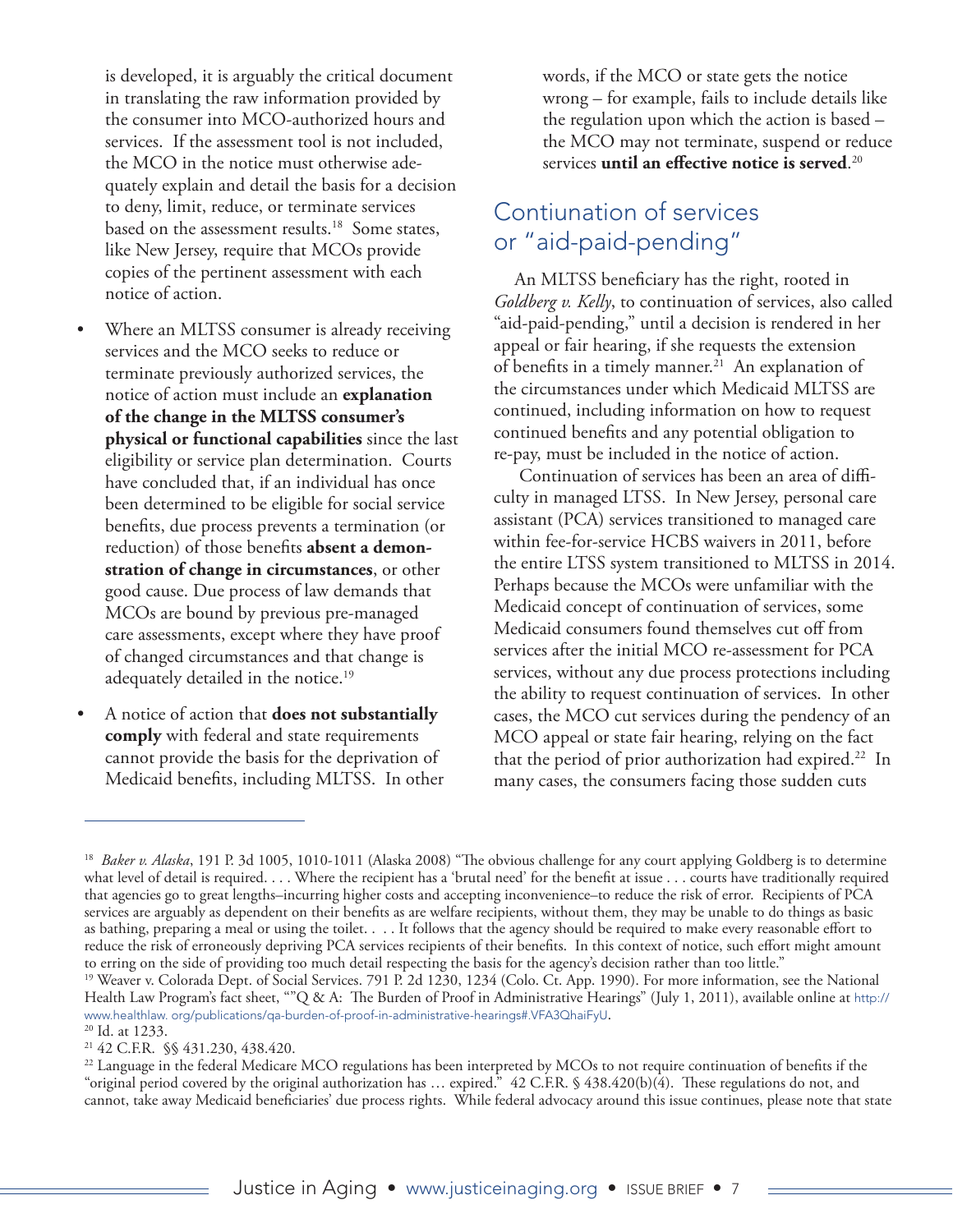or terminations had been on HCBS waivers for years, and the loss of services caused real harm. The New Jersey Medicaid agency responded by making it clear in the MCO contract and in its policy that when the consumer requests an MCO appeal or state fair hearing with continuation of benefits in a timely manner, the MCO is obligated to continue those services until a final decision is reached.<sup>23</sup>

Kansas has helped protect MLTSS consumers from the sudden loss of needed services by eliminating the need for Medicaid consumers to separately request continuation of services; the request for an MCO appeal or state fair hearing is sufficient to trigger continuation of services. The state also greatly reduced the risk that a consumer would be liable for repayment after an unfavorable decision, limiting recovery to situations in which fraud had occurred. The state Medicaid agency brought together MCOs, advocates, and consumers to provide input into new, mandatory, standardized notice of action language — including this language regarding continuation of services:

If [MCO name]'s action reduces, suspends, or terminates previously authorized HCBS Program services, those services will continue for 33 days from the mailing date of the Notice of Action to allow you time to file an [MCO name] appeal or ask for a State Fair Hearing. If you ask for an [MCO name] appeal or a State Fair Hearing, your current HCBS Program services will continue for the duration of the [MCO name] appeal or the date of the decision in your State Fair Hearing. If your [MCO name] appeal is denied or the action

taken by [MCO name] is approved by the Office of Administrative Hearings, you will not have to repay [MCO name] for service(s) provided during the [MCO name] appeal and/or State Fair Hearing, unless fraud has occurred.<sup>24</sup>

ADVOCACY TIP: You may want to put pressure on your state Medicaid agency to contractually require MCOs to use a standardized form notice of action. Recently, advocates in Kansas, New Jersey, and Florida have successfully pushed for one standardized notice form to be used by all of the MCOs.25 *Because it is difficult to develop a notice that is both readable and conveys all of the complex information accurately, states should require MCOs to use a standard notice form that is developed in cooperation with advocates and consumers.*

#### Conclusion

Notices of action that comply with due process requirements are critically important. As many states shift to managed LTSS, advocates will face new due process challenges with MCOs that may be unfamiliar with these constitutionally protected rights. Advocates should push for systemic reforms to ensure that MCOs use standardized notices of action that provide clear and complete information, do not overwhelm the reader, and empower Medicaid consumers to contest MCO decisions that do not meet their needs. Advocates should also use due process protections where appropriate to assist individual consumers in restoring services.

advocates have been successful in arguing that this language should not be in state MCO contracts, thereby assuring continuation of services until a decision is rendered in the appeal or hearing. For more information about this issue, please contact the author. 23 NJ Contract 74 art. 4.6.4(C)(6) (2014); see also NJ Contract 68 art. 4.6.4(A)(1) (2014).

<sup>24</sup> On file with authors.

<sup>25</sup> See NJ Contract, 73 art. 4.6.4(C)(1), where it states: "The Contractor must use the Notice of Action template letters developed by DMAHS and provided to the Contractor. These template letters explain the appeal process upon the notice of action and at the conclusion of each stage in the appeal process. The use of the DMAHS Notice of Action template letters is mandatory. The template letters cannot be altered by the Contractor with the exception of the addition of any NCQA required language. None of the DMAHS template letter language can be deleted."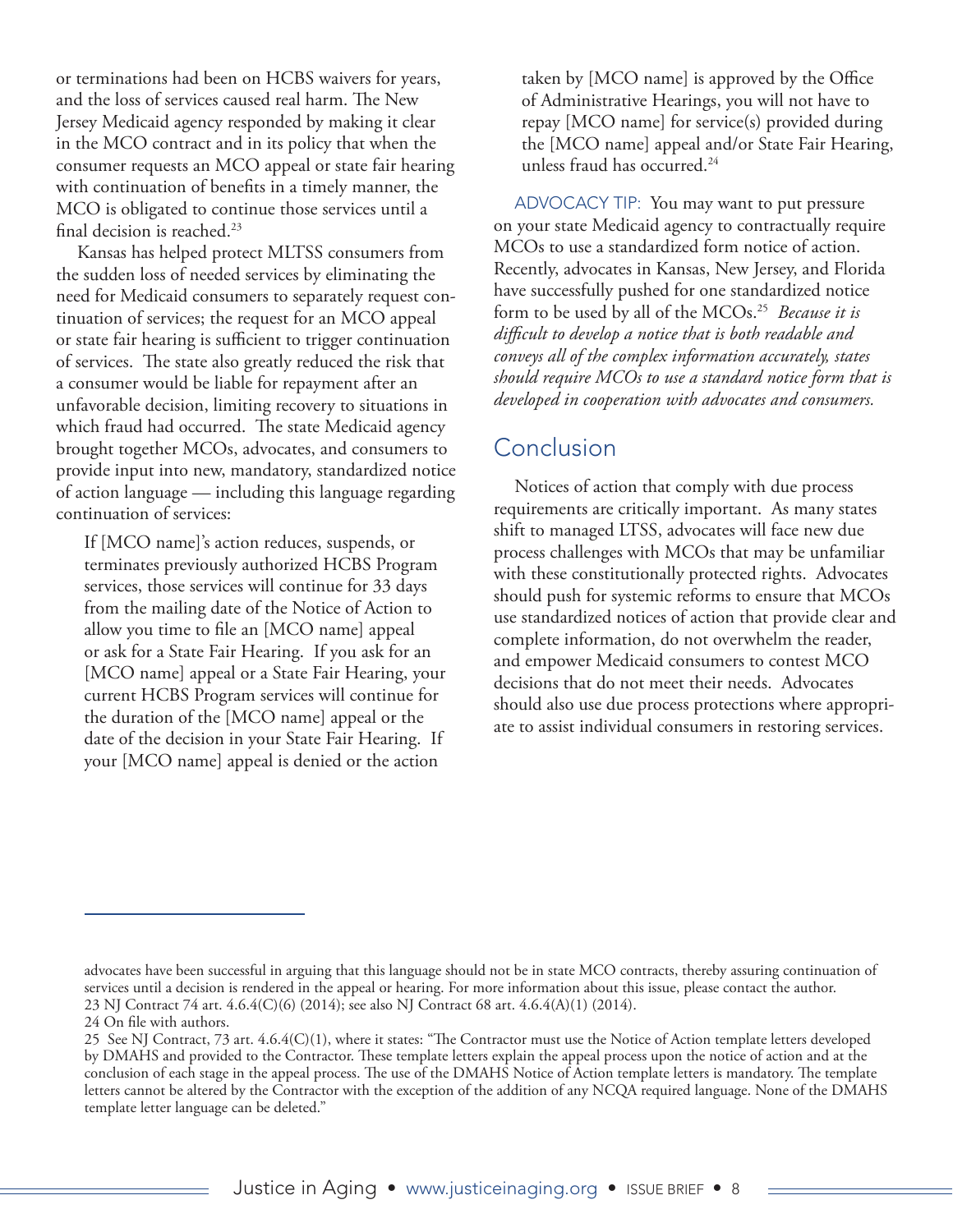## APPENDIX A: What are Medicaid Managed Long-Term Service and Supports (MLTSS)?

Medicaid LTSS are services and supports provided to Medicaid-eligible consumers who need help with everyday personal tasks like taking a bath, getting dressed, or getting in and out of bed, as well as household tasks like laundry, shopping, and meal preparation. They can be provided in an institutional setting, such as a nursing home, or in a home and community-based setting, such as a person's home or an assisted living facility. The array of assistance a state may provide is wide, and can include services and supports such as personal care assistance, chore aid, homemaker assistance, home modifications, home-delivered meals, transportation, and even things like raking the lawn or shoveling snow.

Managed care is simply a delivery system for long-term services and supports. Historically, states provided Medicaid benefits to eligible consumers through a fee-for-service model: the state would contract with service providers, like home health agencies, which would provide the service (e.g., 10 hours of personal care assistance each week) to the Medicaid consumer, and the state would pay the agency. In a Medicaid managed care system, the state contracts with managed care organizations that, in turn, contract with service providers. Each month, the state pays the MCO a set or capitated amount for each Medicaid MLTSS consumer enrolled in the plan. The MCO uses this capitated payment to pay for and manage services and supports for the consumer.

## APPENDIX B: What are grievances and complaints?

Under the federal regulations for Medicaid managed care, an expression of dissatisfaction about any matter other than an action is called a grievance. Subjects appropriate for a grievance include, but are not limited to, the quality of care a consumer has received, or aspects of interpersonal relationships, such as rudeness. Medicaid consumers who are dissatisfied with their MCOs in these kinds of ways have a right to file a grievance with their MCO. Where the state permits, a provider may also file a grievance on a consumer's behalf, but only with the consumer's written consent. The time within which a Medicaid consumer may file a grievance is set by the state, and is usually in the MCO contract. For example, in Kansas consumers have 180 days to file a grievance. $26$ 

MCOs must provide reasonable assistance to consumers in helping to complete required grievance forms, and must acknowledge the receipt of each grievance. Grievance decision-makers must be individuals who were not involved in any previous level of review. Under certain circumstances, the individual must have appropriate clinical expertise. The grievance must be resolved within 90 days from the date the MCO received the grievance (which may be filed orally or in writing, as determined by the state).

Some states, like New Jersey, also provide for a complaint process. New Jersey's managed care contract provides that a consumer may file a complaint as to the conduct of the MCO or failure of MCO to act for any matter in which the consumer feels aggrieved. The matter must be resolved within 5 days or shall be treated as a grievance. The New Jersey contract is silent as to when unresolved complaints should be treated as appeals or fair hearing requests, which raises due process concerns.<sup>27</sup>

<sup>26</sup> Kan. Contract, Atch. D. p. 2.

<sup>27</sup> See NJ Contract, 27 art. 5.15.1(B).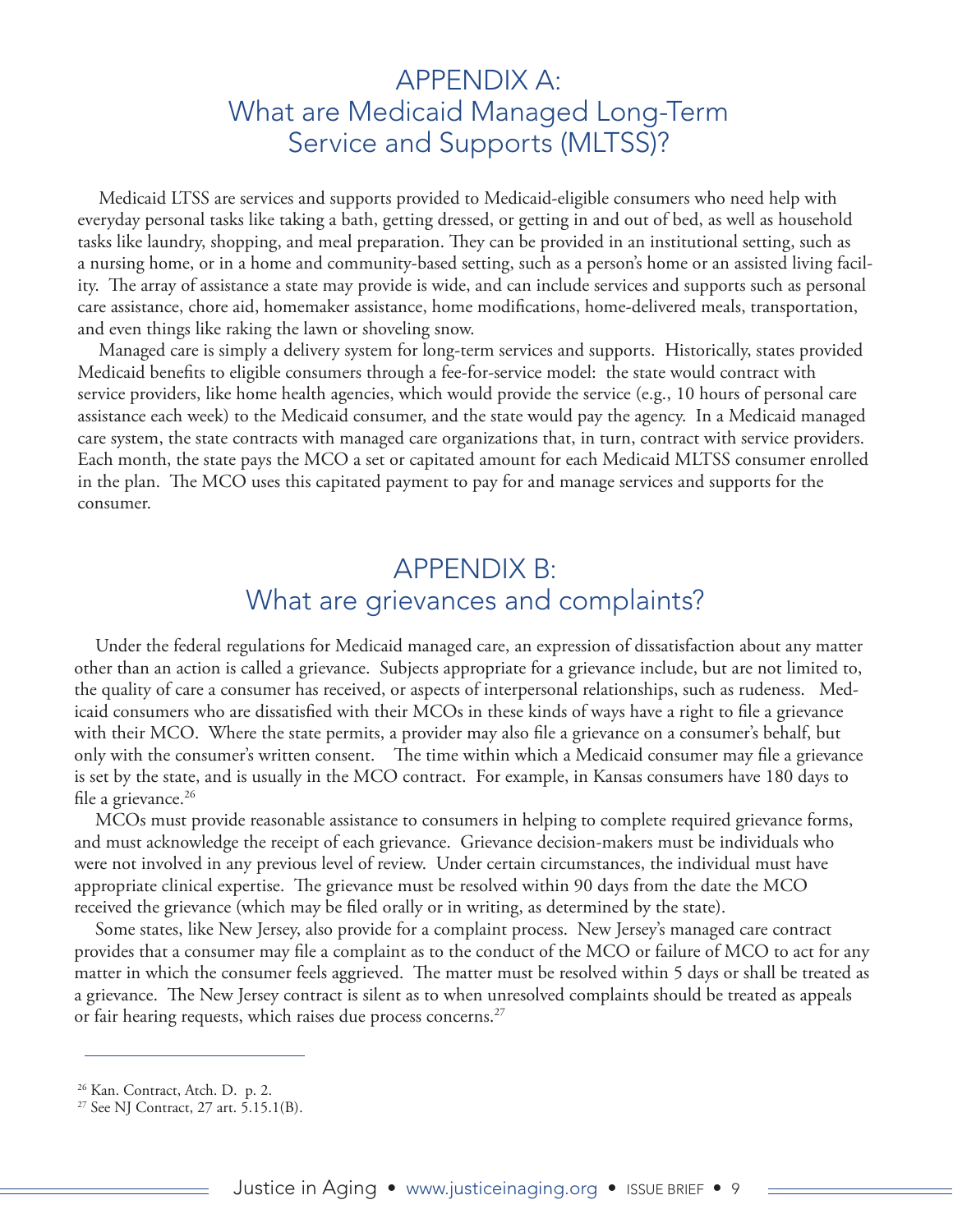# Why does the definition of grievance in the contract matter so much?

The way that "grievance" is defined in managed care contracts is crucial. If grievance is defined too broadly, consumers' issues may be improperly categorized as grievances or complaints instead of receiving the extra protections that come from the appeal and fair hearing processes.

**The Kansas Example.** In Kansas, the confusion between grievance and appeal definitions threatened to deprive consumers of their right to enter the appeal and fair hearing process. The state later addressed the issue in its MCO contract language.

The Request for Proposal in Kansas originally defined grievance as "an expression of dissatisfaction about any matter. Grievances may include: denial of service, partial denial of service, . . . quality of care . . . [and] rudeness of an employee . . . ." This definition unfortunately included denials and partial denials—events that give rise to due process rights—in the same category as lower level grievances. There is some reason to believe that the confusion found in the definition of grievance and complaints led to the misdirection of some consumer appeals in the early days of Kansas MLTSS.

The definition of grievance was later corrected in the Kansas MCO contract. The revised definition is "[a]n expression of dissatisfaction about any matter other than an action. Possible subjects for grievances include, but are not limited to, the quality of care or services provided, and aspects of interpersonal relationships such as rudeness . . . ."28

*MCO contracts should accurately and clearly identify what constitutes a grievance and ensure that the definition of grievance does not improperly overlap with actions that give rise to appeal and fair hearing rights*.

# APPENDIX C: MCO Appeals and Fair Hearings

Challenging MCO actions can be more confusing than in traditional Medicaid appeals because there are two tracks the appeal can follow — one internal to MCOs and the other through regular state Medicaid fair hearings. While the MCO regulations found at Subpart F of 42 C.F.R. Part 438 provide the detail, here are several of the most important highlights:

- Most MCO decisions that negatively affect services in any way are actions and give rise to due process protections, including the appeal and hearing process. **Beware: MCOs may mischaracterize consumer complaints about actions as grievances, thereby denying the consumer full due process protections.**
- Where the state does not require the MLTSS participant to exhaust MCO appeal rights first, a state fair hearing may be requested **instead** of an MCO appeal, **at the same time** as an MCO appeal, or **after** an MCO appeal.
- Consumers have the right to **an expedited resolution** of an MCO internal appeal where the time for a standard resolution could seriously jeopardize the individual's life, health, or ability to attain, maintain, or regain maximum function. This is most important in cases involving denials or limited authoriza-

<sup>28</sup> Kansas Contract Atch. C, p. 14 (June 2012)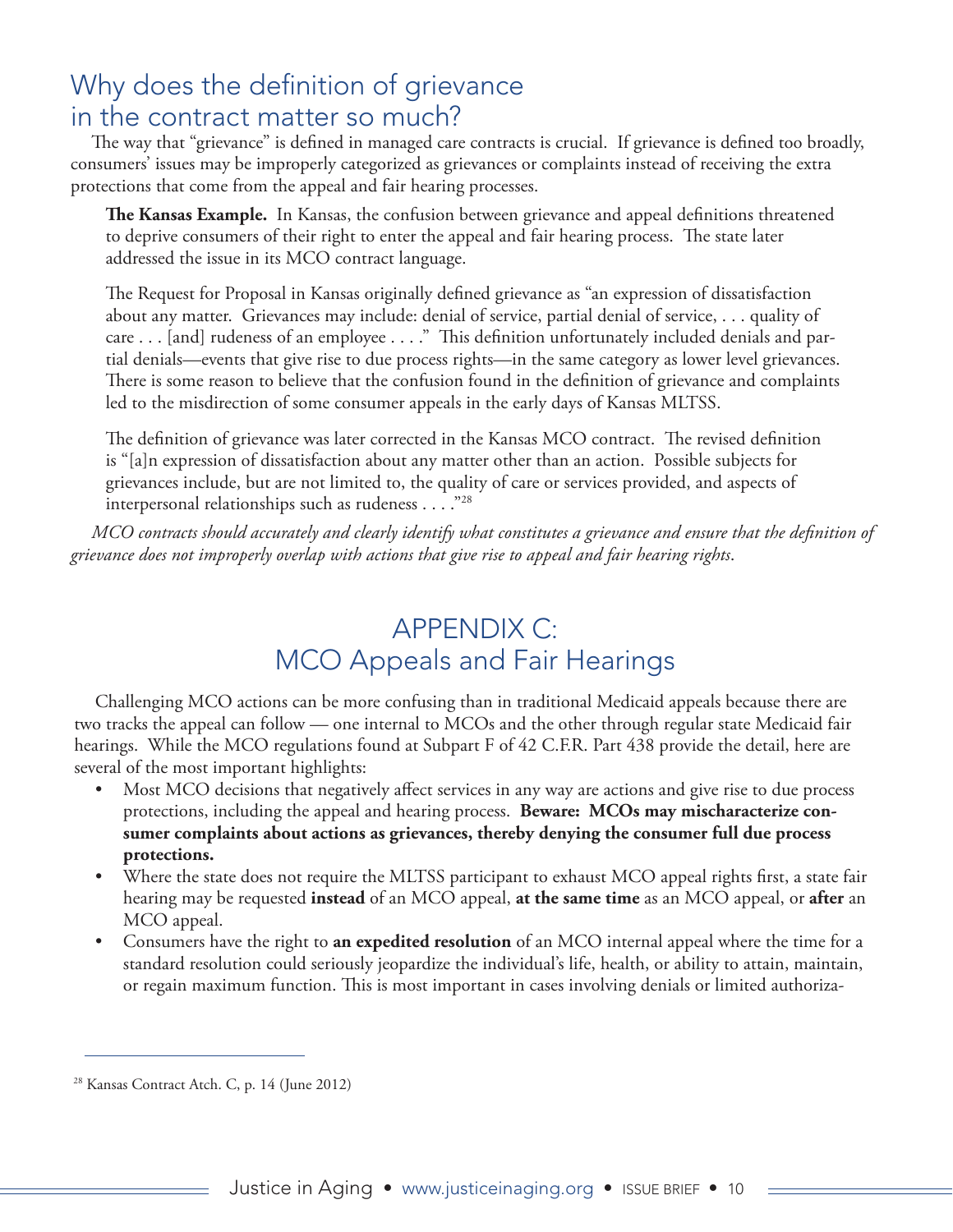tions of requested services because the consumer does not have the right to continuation of services, since the services in question have not been provided previously.

- The MCO appeal procedures must:
	- Treat **oral inquires** seeking to appeal actions **as appeals** to establish the earliest possible filing date for the appeal
	- Give the consumer or her representative an opportunity before and during the appeal to **review her case file**, including all medical records and other documents considered (in reduction or termination of services cases, advocates may also want to look at pre-managed care assessments and records)
	- Give the consumer, including those in the expedited track, an opportunity to present evidence and make legal arguments, **in person as well as in writing**
	- While it may be self-evident, the MLTSS participant or her representative is **a party to the appeal**
- For consumers who request a state fair hearing, the regulations at Subpart E of 42 C.F.R. Part 431 apply, but note that under the managed care rules, 42 C.F.R § 438.408 (f), the MCO is a **party to the hearing and is bound** by the hearing officer's decision where that decision reverses the MCO decision.

# APPENDIX D: Federal Regulatory Definition of Action

#### 42 C.F.R. § 431.201\* DEFINITIONS

#### Action means

a termination, suspension, or reduction of Medicaid eligibility or covered services. It also means determinations by skilled nursing facilities to transfer or discharge resident and adverse determination made by a state with regard to the preadmission screening and annual resident review requirements of section 1919(3)(&) of the Act.

#### Adverse determination means

a determination made in accordance with sections 1919(b)(3)(F) or 1919(e)(7)(B) that the individual does not require the level of services provided by a nursing facility or that the individual does or does not require specialized services.

#### Service authorization request means

a managed care enrollee's request for provision of a service

\* 42 C.F.R. § 431.220(a) also provides that the State must provide an opportunity for a hearing to any Medicaid applicant whose claim for services has been denied or is not acted on with reasonable promptness.

#### 42 C.F.R. § 438.400 DEFINITIONS

#### Action means

In the case of an MCO or PIHP:

- 1. The denial or limited authorization of a requested service, including the type or level of service;
- 2. The reduction, suspension, or termination of a previously authorized service;
- 3. The denial, in whole or in part, of payment for a service;
- 4. The failure to provide services in a timely manner, as defined by the state;
- 5. The failure of an MCO or PIHP to act within the timeframes provided in 438.408(b) (the time frames for disposition of grievances or resolution of appeals); or
- 6. For a resident of a rural area with only one MCO, the denial of a Medicaid enrollee's request to exercise his or her right, under § 438.52(b)(2)(ii), to obtain services outside the network.